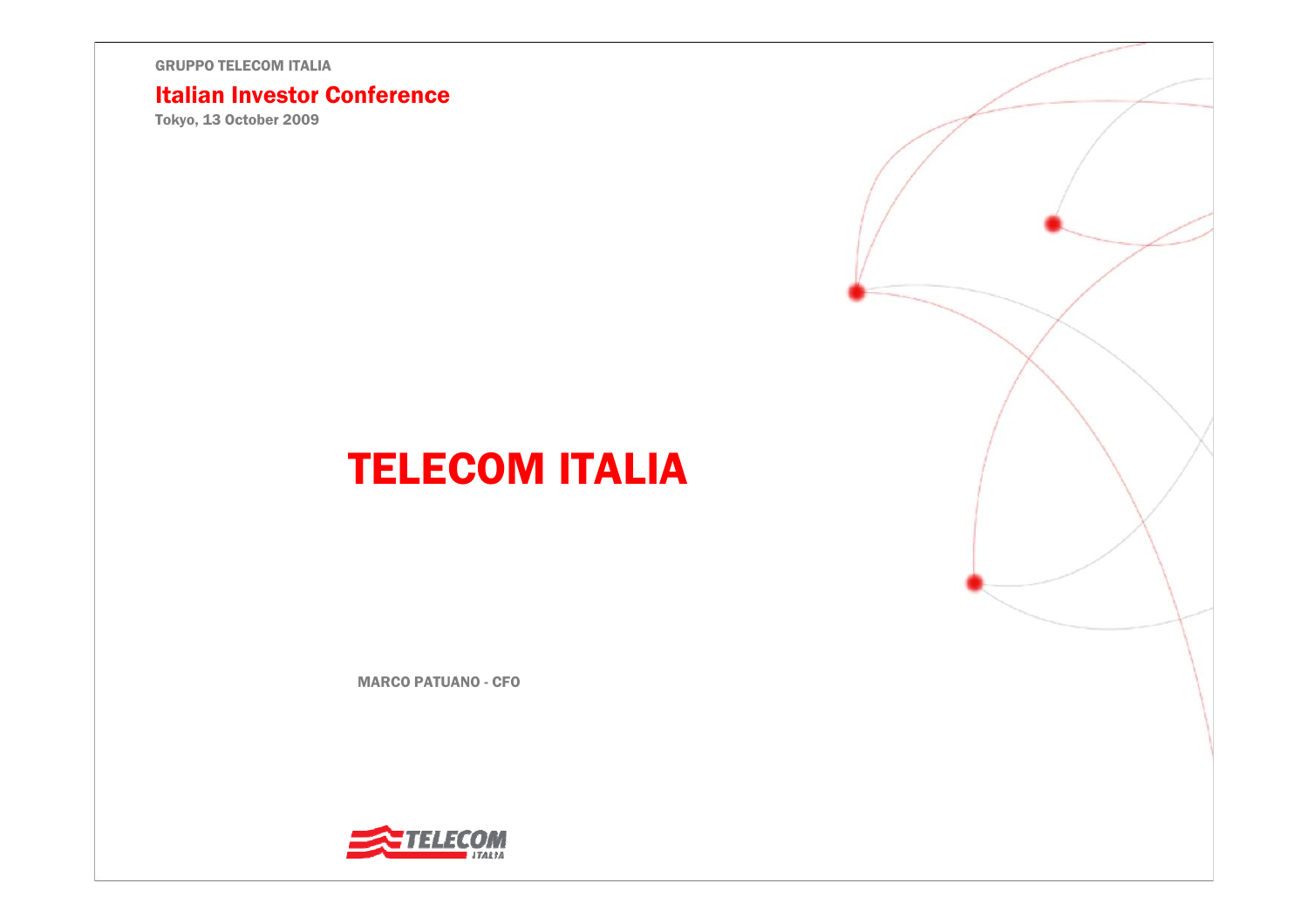### Italian Investor ConferenceTokyo, 13 October 2009

### Safe Harbour

These presentations contain statements that constitute forward-looking statements within the meaning of the Private Securities Litigation Reform Act of 1995. These statements appear in a number of places in this presentation and include statements regarding the intent, belief or current expectations of the customer base, estimates regarding future growth in the different business lines and the global business, market share, financial results and other aspects of the activities and situation relating to the Company.

Such forward looking statements are not guarantees of future performance and involve risks and uncertainties, and actual results may differ materially from those in the forward looking statements as a result of various factors. Analysts are cautioned not to place undue reliance on those forward looking statements, which speak only as of the date of this presentation. Telecom Italia Spa undertakes no obligation to release publicly the results of any revisions to these forward looking statements which may be made to reflect events and circumstances after the date of this presentation, including, without limitation, changes in Telecom Italia Spa business or acquisition strategy or to reflect the occurrence of unanticipated events. Analysts and investors are encouraged to consult the Company's Annual Report on Form 20-F as well as periodic filings made on Form 6-K, which are on file with the United States Securities and Exchange Commission.

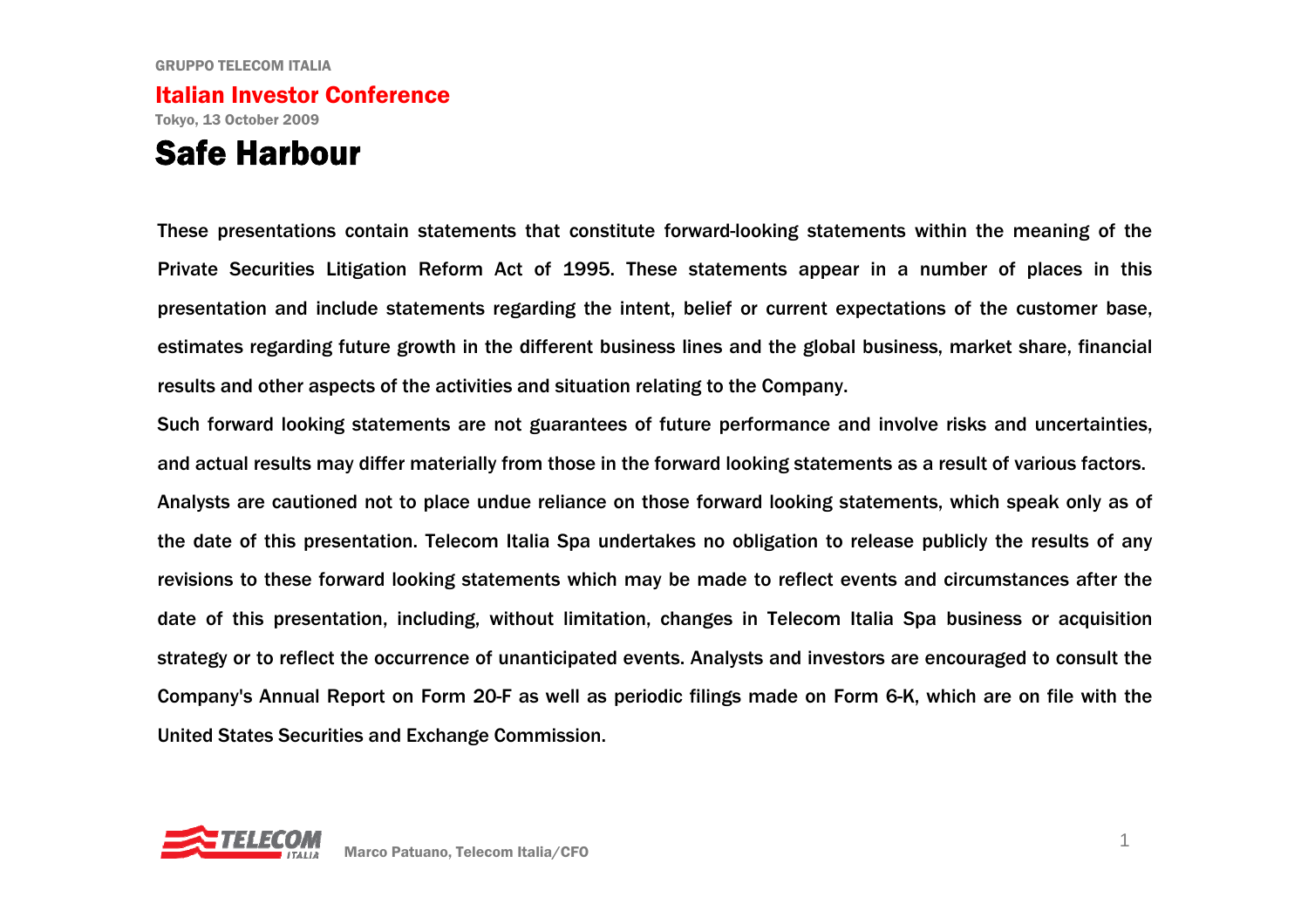Italian Investor Conference

Tokyo, 13 October 2009



▶ Global TLC Scenario

▶ Telecom Italia Strategy

▶ Key 1H09 Progress

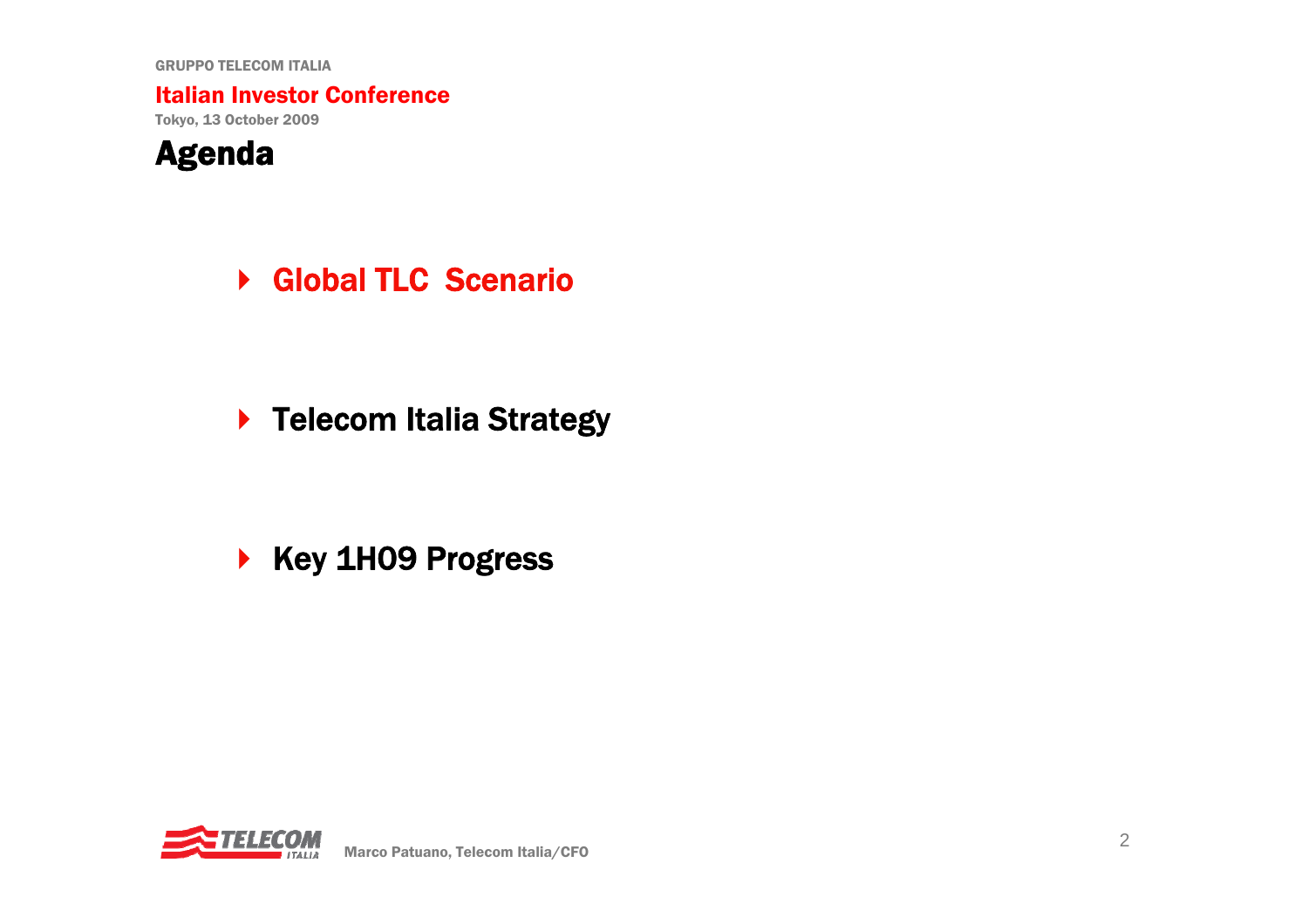Tokyo, 13 October 2009

### Global TLC: Scenario 2009-2011

| <b>Macroeconomic</b><br>and Industry<br><b>trends</b> | TLC recovery expected to be early cycle with spending pick up ahead of 2010E economic<br>upturn<br><b>Regulation</b> will continue to play a central role in the stance of NGN development<br>Voice is moving on Mobile with BB remaining the growth engine                                                                                                 |
|-------------------------------------------------------|-------------------------------------------------------------------------------------------------------------------------------------------------------------------------------------------------------------------------------------------------------------------------------------------------------------------------------------------------------------|
| <b>Technological</b><br><b>developments</b>           | <b>Revenue and Traffic decoupling driven by strong BB growth</b><br>Access capacity and higher speed fundamental to provide enhanced user experience<br>New technology to reduce cost "per Mbyte" (eg. NGN)<br><b>Flexible &amp; Open standard-based architecture to address customer personalized</b><br>experiences                                       |
| <b>Incumbent</b><br>evolution                         | Streamline processes and rationalize infrastructure costs to achieve lean operations<br>ensuring efficiency and effective focus on service provision<br>Intra-market consolidation to improve competitive positioning and increase economies of<br>scale<br>Opportunities arising from converging markets trigger new models of competition/<br>cooperation |

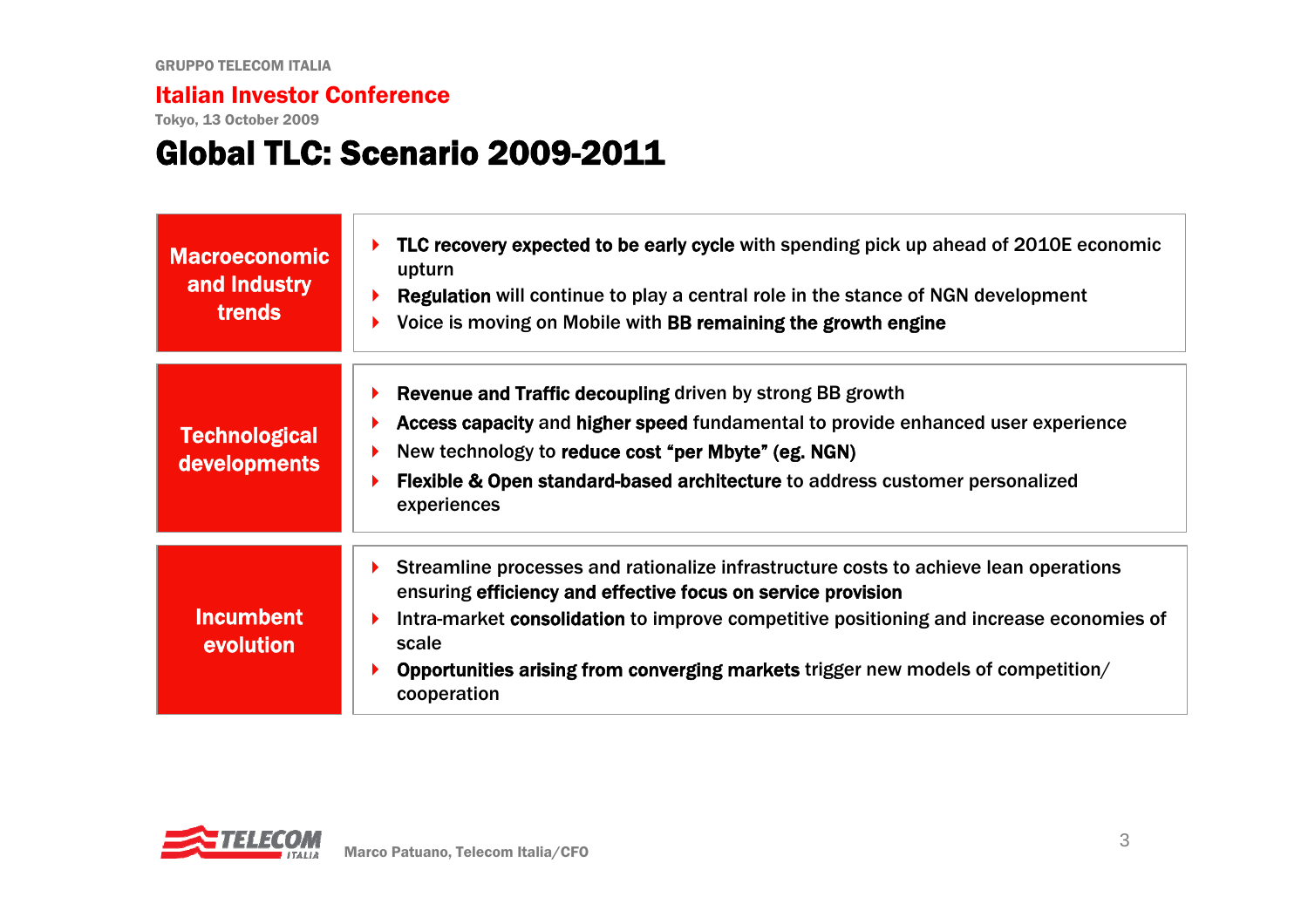Tokyo, 13 October 2009

## Global TLC: Main New Growth Drivers



#### Technological evolution drives convergence stimulating customer needs creating new opportunities for Telcos

*\* Source Gartner, \*\* Source: IDC, Bain, \*\*\* Source In-Stat*

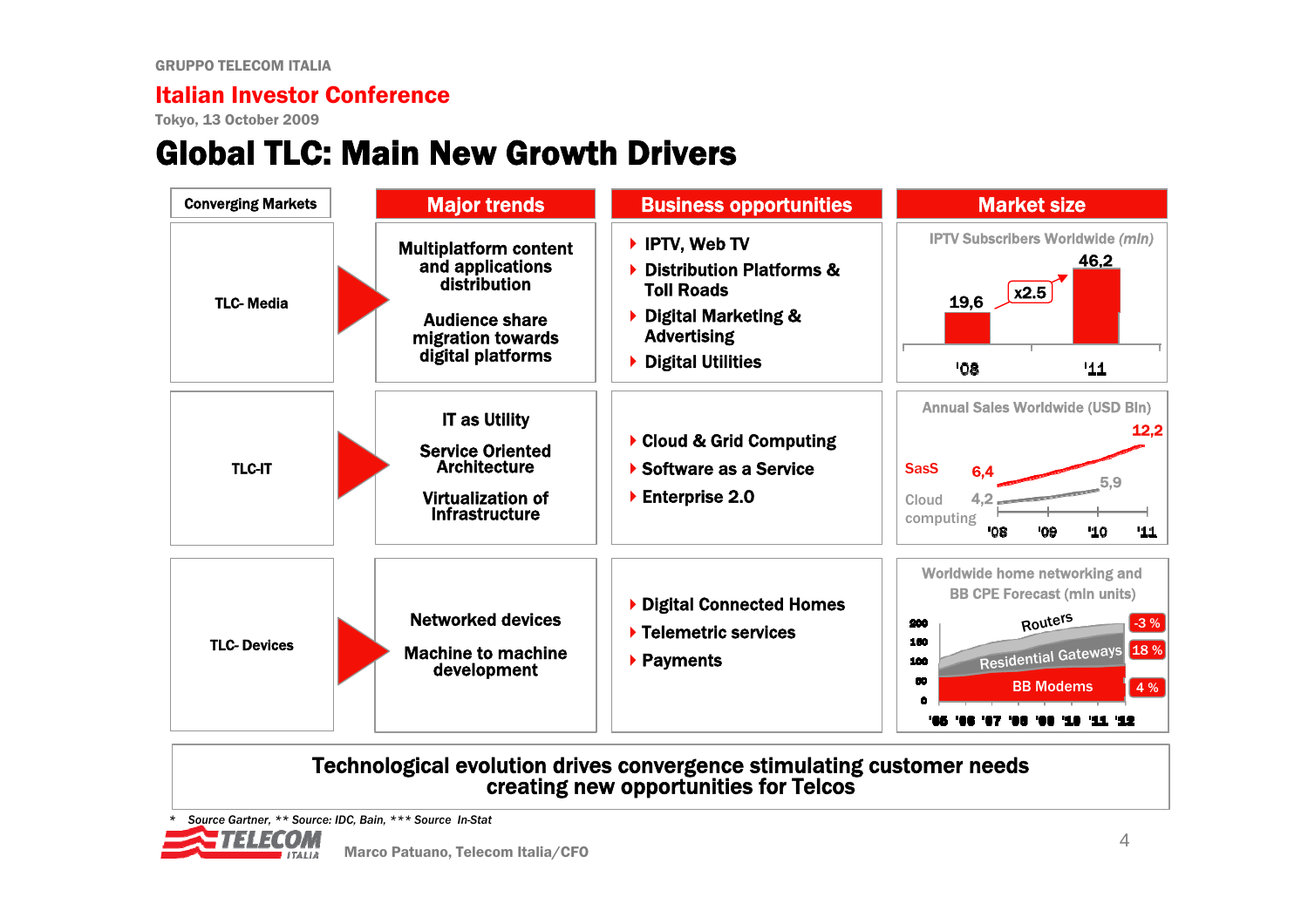Italian Investor Conference

Tokyo, 13 October 2009



▶ Global TLC Scenario

▶ Telecom Italia Strategy

▶ Key 1H09 Progress

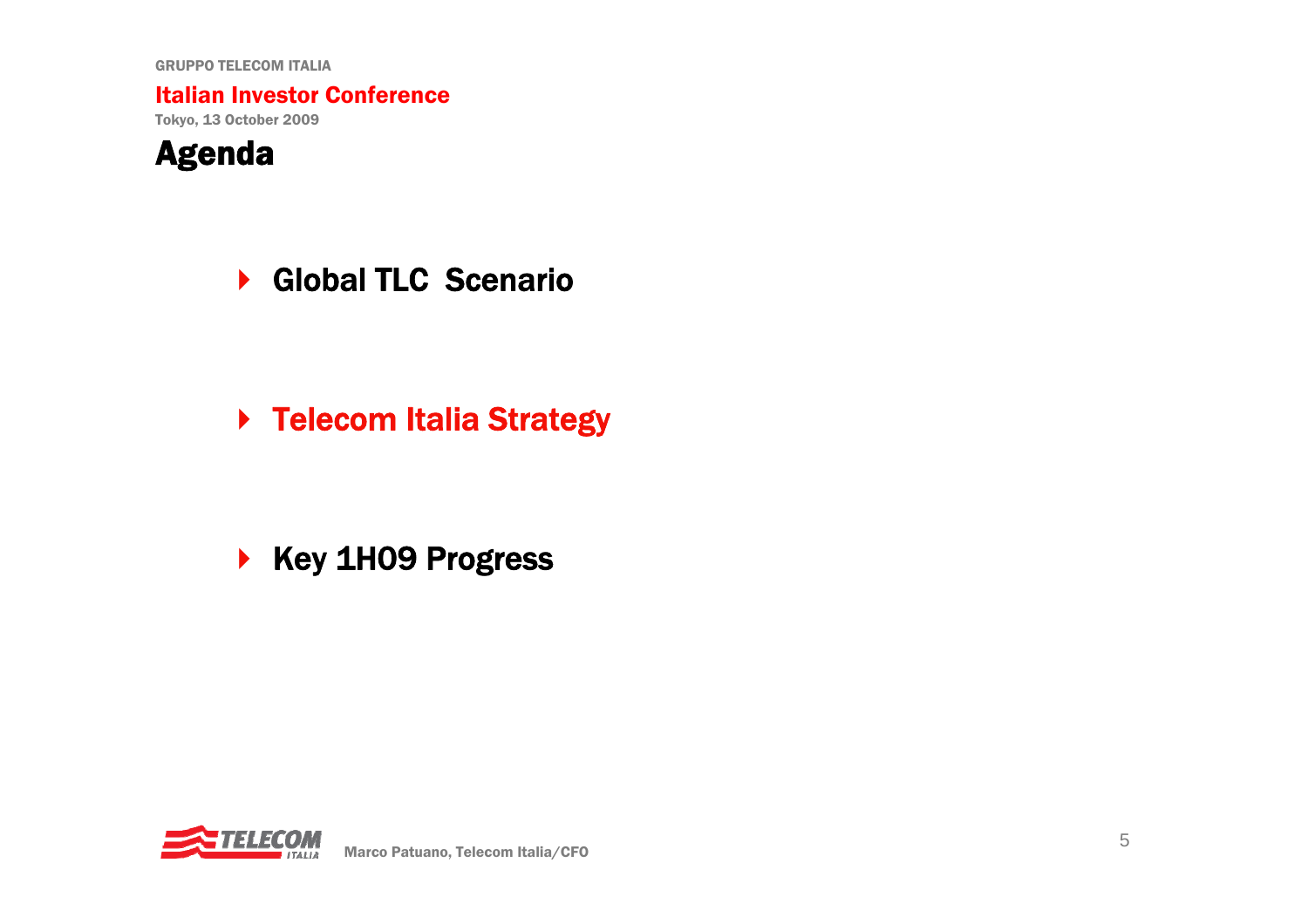Tokyo, 13 October 2009

### Telecom Italia: the Transformation Underway



### *Capital Discipline*

*A Platform to Create Solid Growth of Shareholder Value*

*Sheet*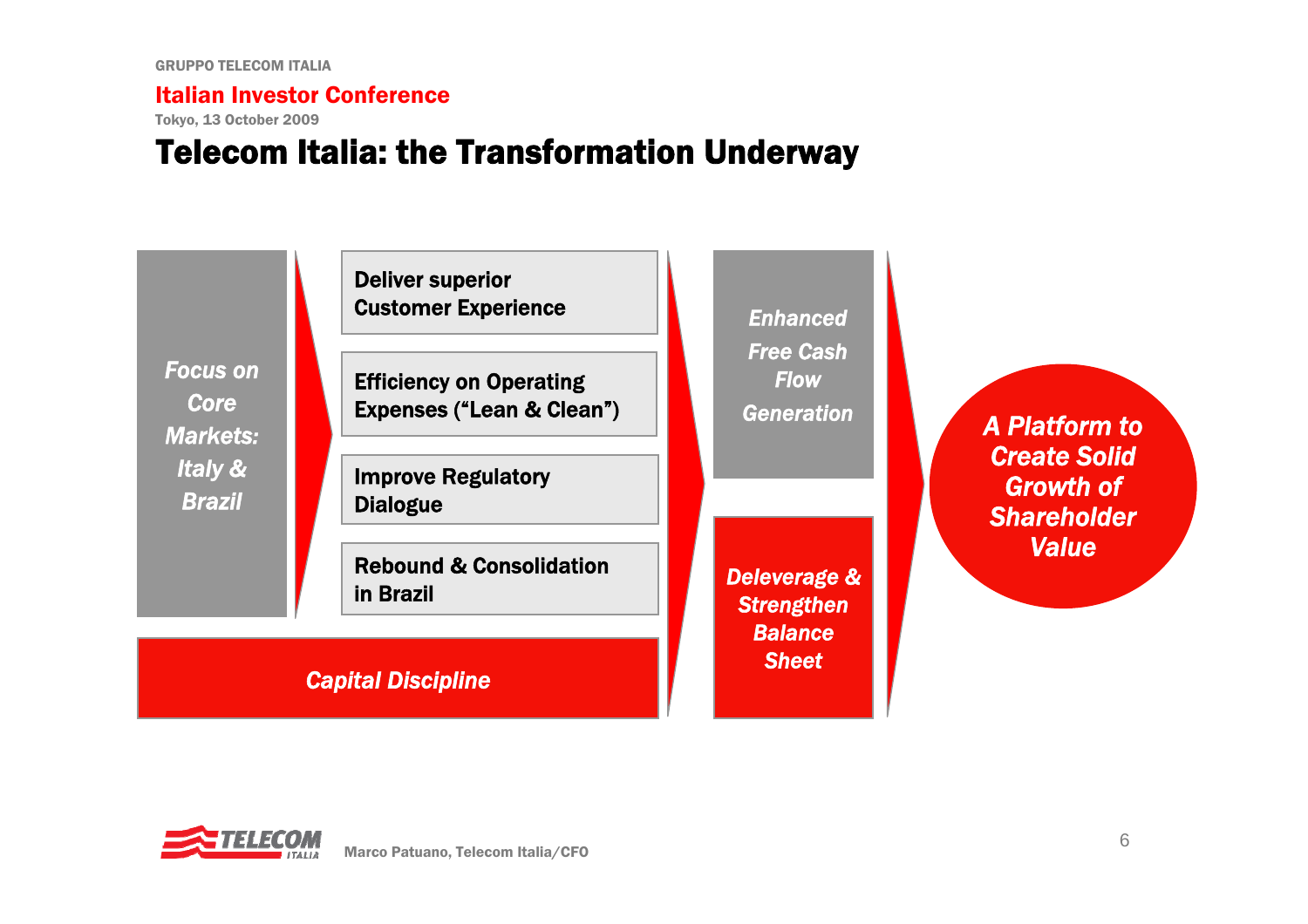Tokyo, 13 October 2009

### TI: Advantages Gained through a Customer Centric Model



*\* FTE related to efficiency Program, Includes MKT Support & DA FTE* 

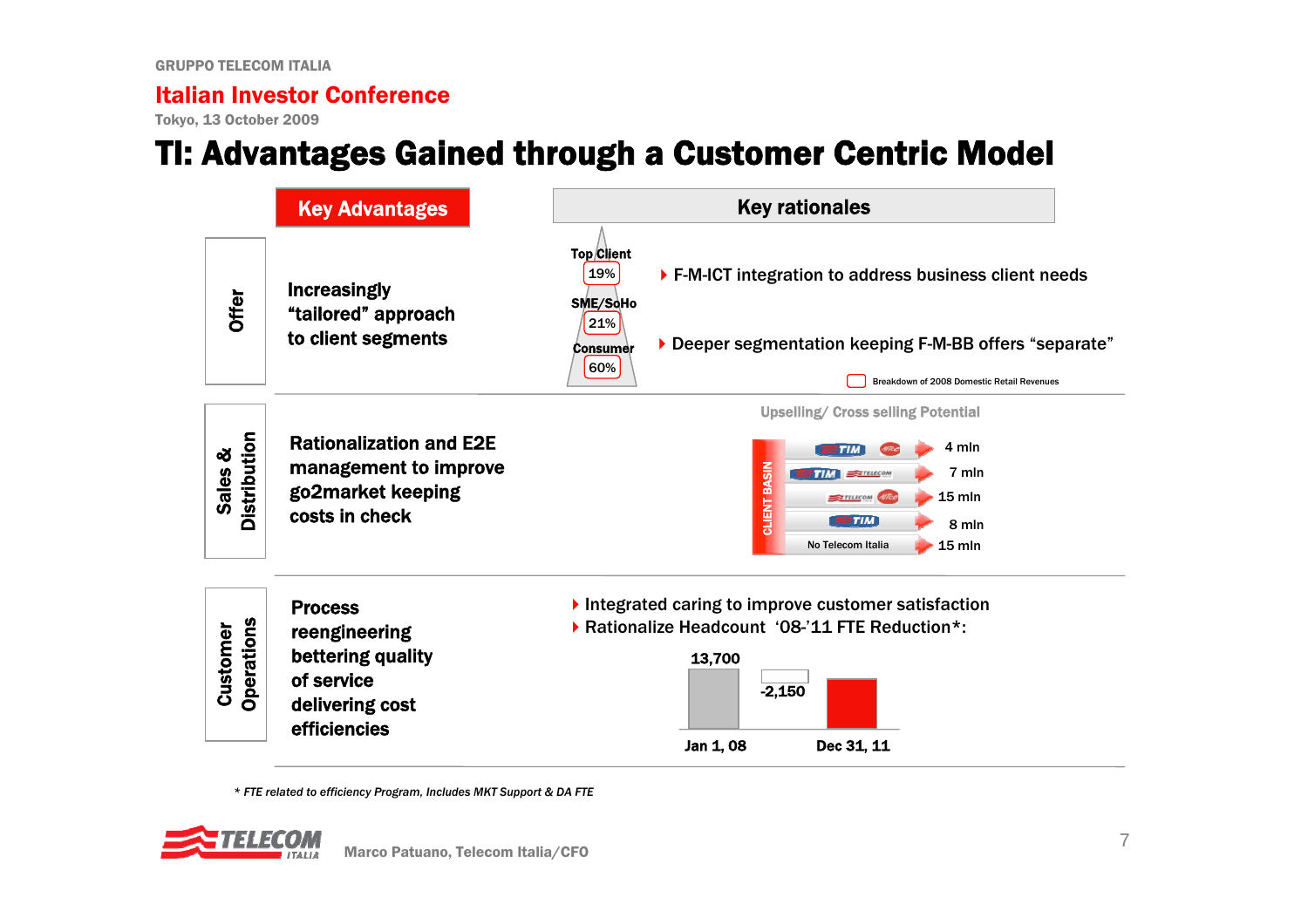Tokyo, 13 October 2009

### TI: Domestic Cash Costs Rationalization





Cash Cost**Efficiencies** 2009-11

\* Organic data

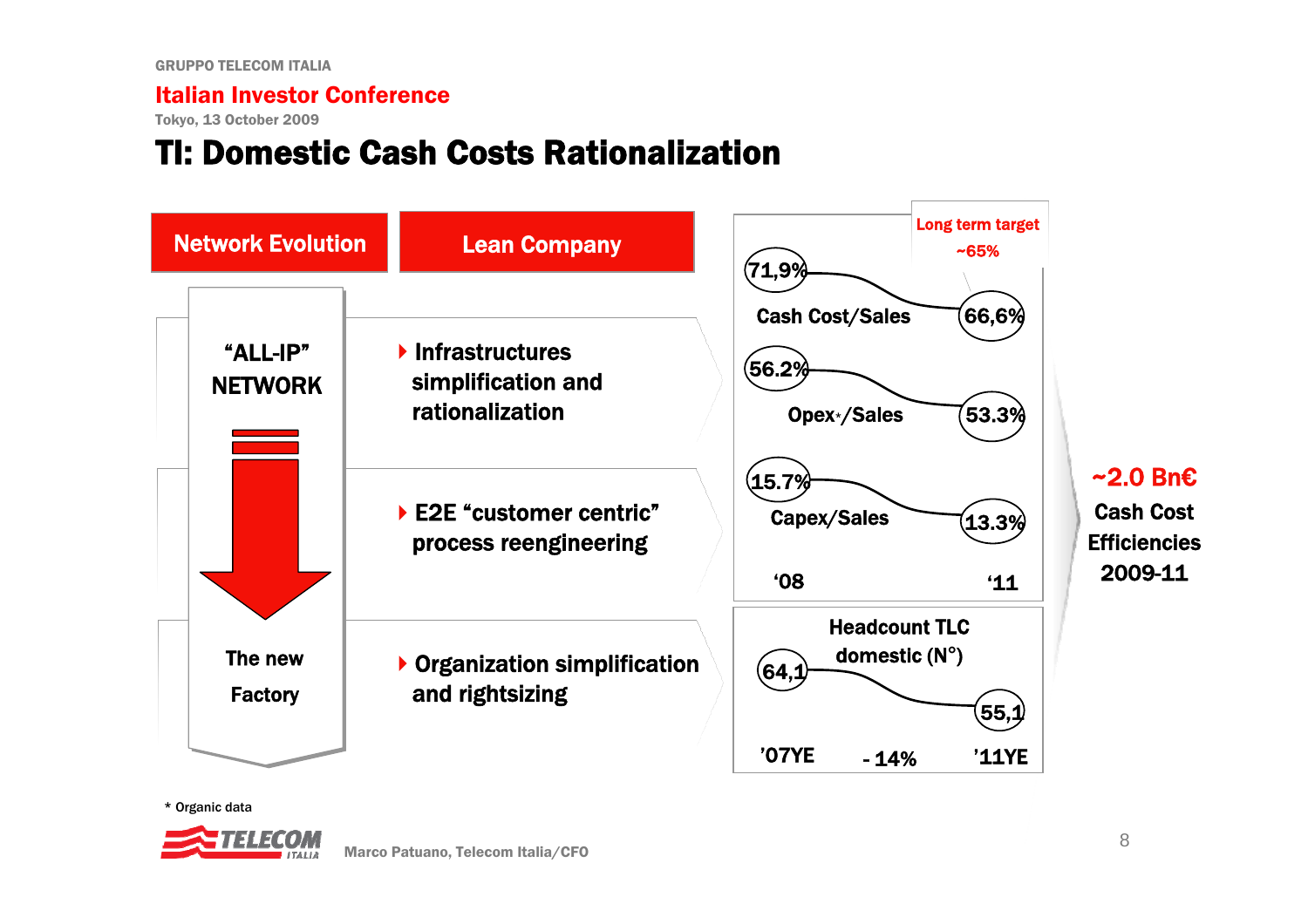Tokyo, 13 October 2009

# TI: Playing Regulatory Forces Positively

|                                           | <b>Key Highlights</b>                                                                                                                                                                                                                                    | <b>Main Advantages</b>                                                                                                                                                                                                                                               |
|-------------------------------------------|----------------------------------------------------------------------------------------------------------------------------------------------------------------------------------------------------------------------------------------------------------|----------------------------------------------------------------------------------------------------------------------------------------------------------------------------------------------------------------------------------------------------------------------|
| <b>Retail Regulated</b><br><b>Markets</b> | ▶ Withdrawal of obligations from relevant<br>markets as by EU Recommendation<br>Elimination of asymmetry in migration<br>procedures between TI and OLOs<br>▶ Review of "price squeeze" tests for bundles                                                 | Improve competitiveness of TI Retail Divisions<br>Create conditions of "fair and symmetric"<br>▶<br>competition with OLOs                                                                                                                                            |
| <b>Regulated MI</b><br>Vholesale          | ▶ Withdrawal of obligations from relevant<br>markets as by EU Recommendation<br>▶ Orientation of access charges to fwd-looking<br>incremental costs, upping ULL rental fee<br>Symmetry of F-F termination<br>Safeguard M-voice termination as set by NRA | ▶ Avoid undue competitive disadvantages due to<br>prices lower than the economic value of the<br>acquired network services<br>▶ Recover all incurred network costs<br>Generate positive cash flow to invest in<br>▶<br>maintenance and update of traditional network |
|                                           | ▶ Limit NGAN rules to TI Undertakings approved<br>by NRA                                                                                                                                                                                                 | $\blacktriangleright$ Avoid competitive disadvantages due to regulation<br>of access to active elements of NGAN<br>▶ Exploit advantages of "Risk sharing" where co-<br>investment agreements viable                                                                  |

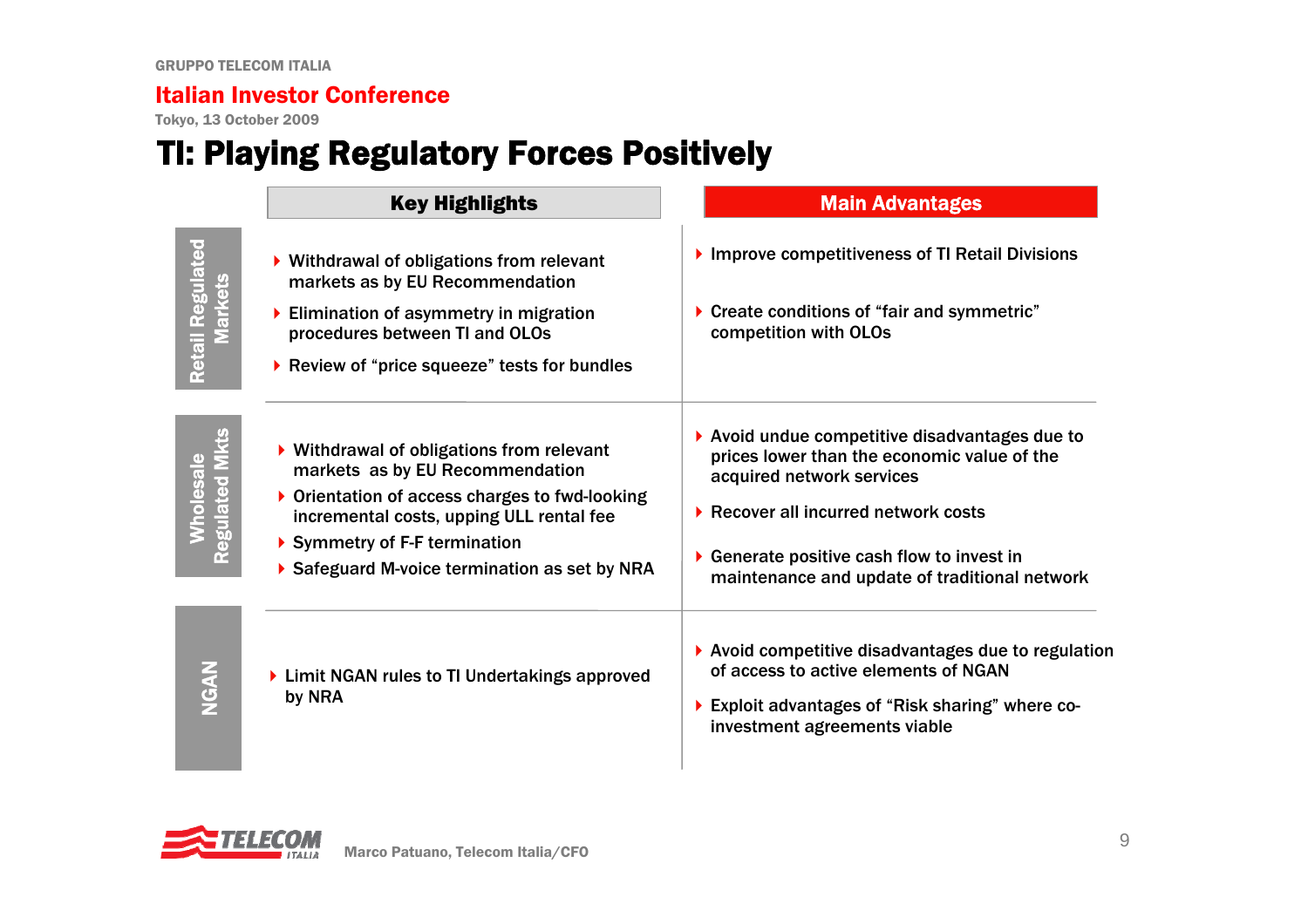Tokyo, 13 October 2009

### TI: Making Infrastructure a Competitive Advantage

|                                | <b>Key features</b>                                                                                                                                                               | <b>Main Advantages</b>                                                                                                                                                                                                                       |
|--------------------------------|-----------------------------------------------------------------------------------------------------------------------------------------------------------------------------------|----------------------------------------------------------------------------------------------------------------------------------------------------------------------------------------------------------------------------------------------|
| ntegrated                      | Integrated<br>▶ OSS and BSS systems<br>Service platform<br>$\blacktriangleright$ multimedia contents<br>▶ ICT services for business customers                                     | Seamless experience across different<br>technologies<br>Deeper customer knowledge with more<br>effective CRM capabilities                                                                                                                    |
| <b>All IP<br/>Architecture</b> | All IP" backbone and transport network<br>supporting voice, data<br>Extensive "All IP" coverage reaching all<br>metropolitan areas<br>▶ Ready to support Next Generation Services | ▶ Handling 600gigabit/s in 2008, 1800gigabit/s<br>in 2011<br>$\blacktriangleright$ Huge backhauling capacity to support mobile<br>Ultra BB growth<br>▶ CAPEX and OPEX aligned to the best practices<br>▶ Acquisition of third mobile carrier |
| <b>Data</b><br>Center          | ▶ 3 Campus Data Centers, 460 IT applications<br>for internal processes and ICT offer<br>▶ 2K internal servers, 28K CPU, 7000 Tbyte of<br>managed storage capacity                 | Strong position to support increasing penetration of<br>net centric application (Cloud Computing, Software<br>as a Service, etc)<br>▶ Positive contribution to safeguard environment<br>thanks to a lower Energy consumption (-40%)          |

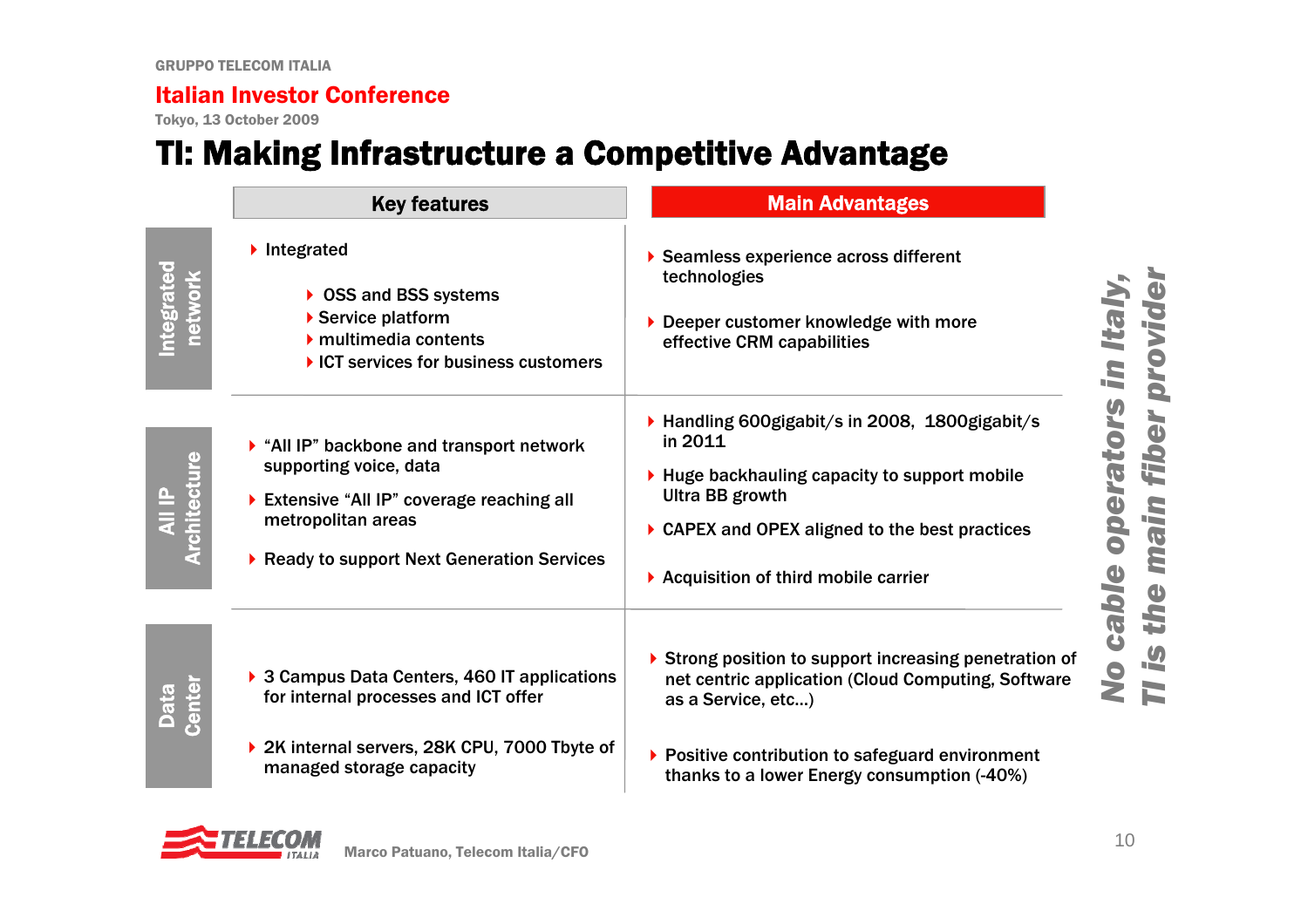Tokyo, 13 October 2009

### Brazil: Realize Full Potential of Brazilian Asset



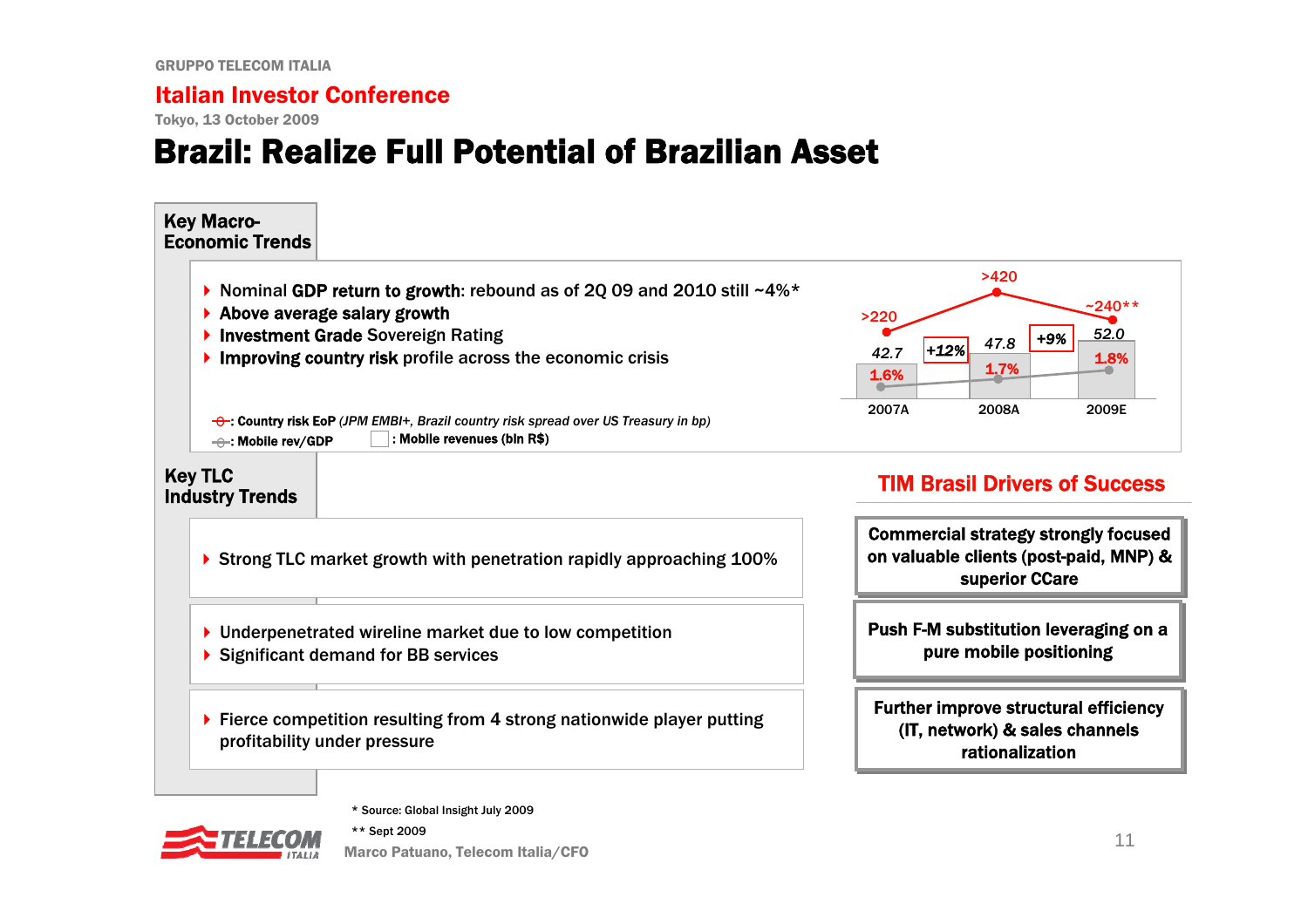Tokyo, 13 October 2009

### TI: FCF Generation a Key Reference in Managing Business









*\* COGS + Commercial OPEX*

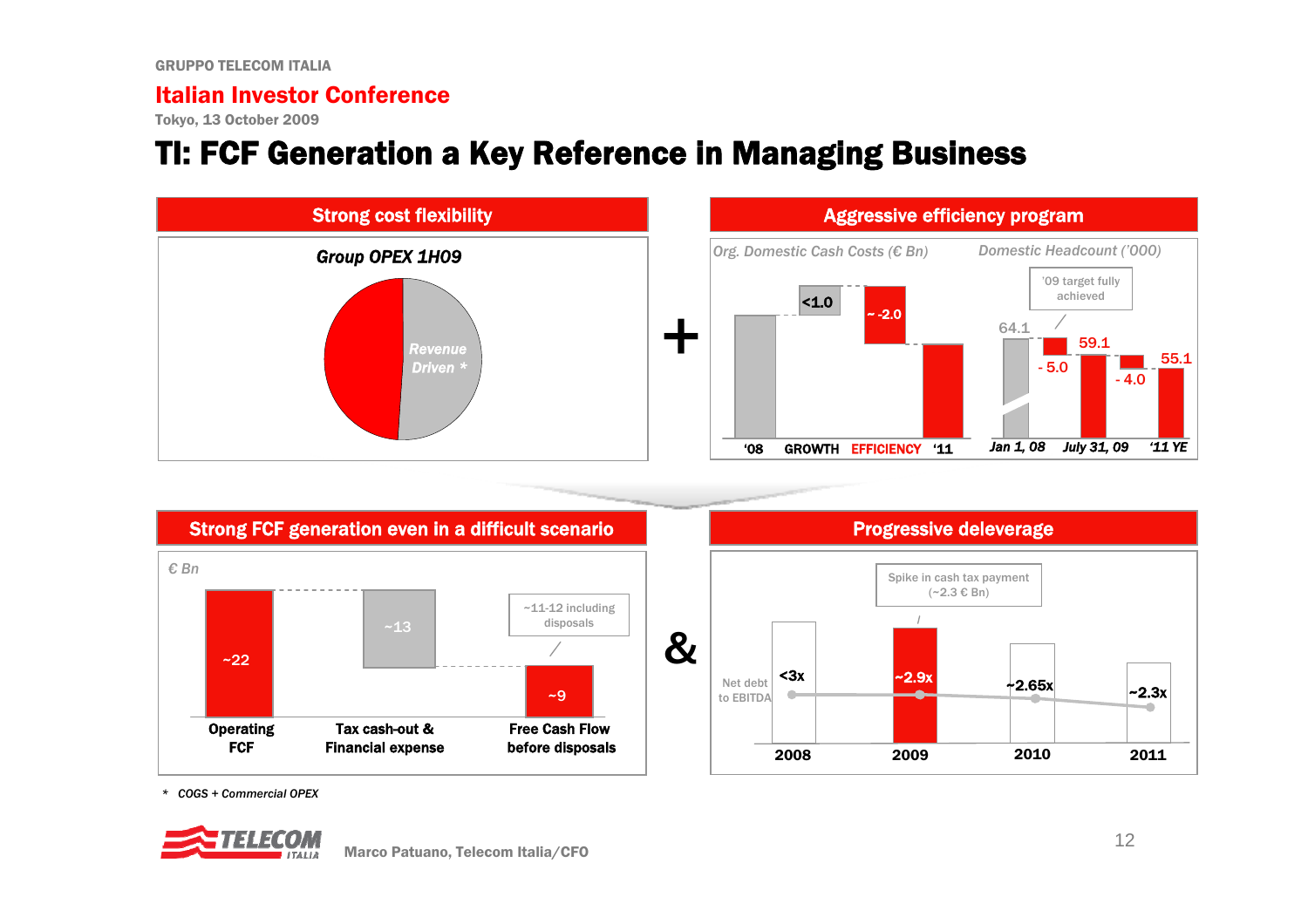Italian Investor Conference

Tokyo, 13 October 2009



▶ Global TLC Scenario

▶ Telecom Italia Strategy

▶ Key 1H09 Progress

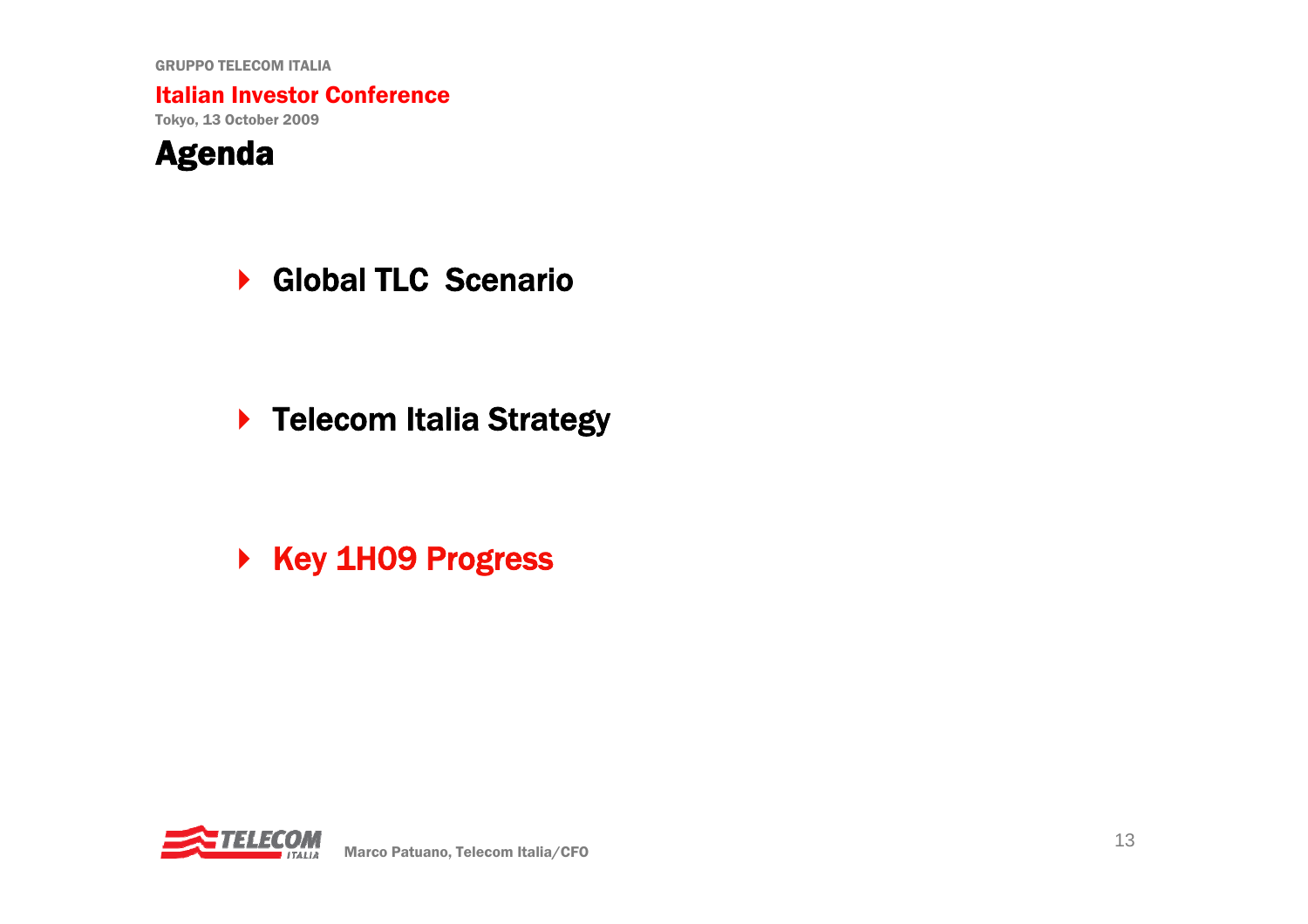Tokyo, 13 October 2009

### TI Group 1H 09 Progress Report



**Stabilize** Ebitda and Improve Free Cash Flow **Generation** 

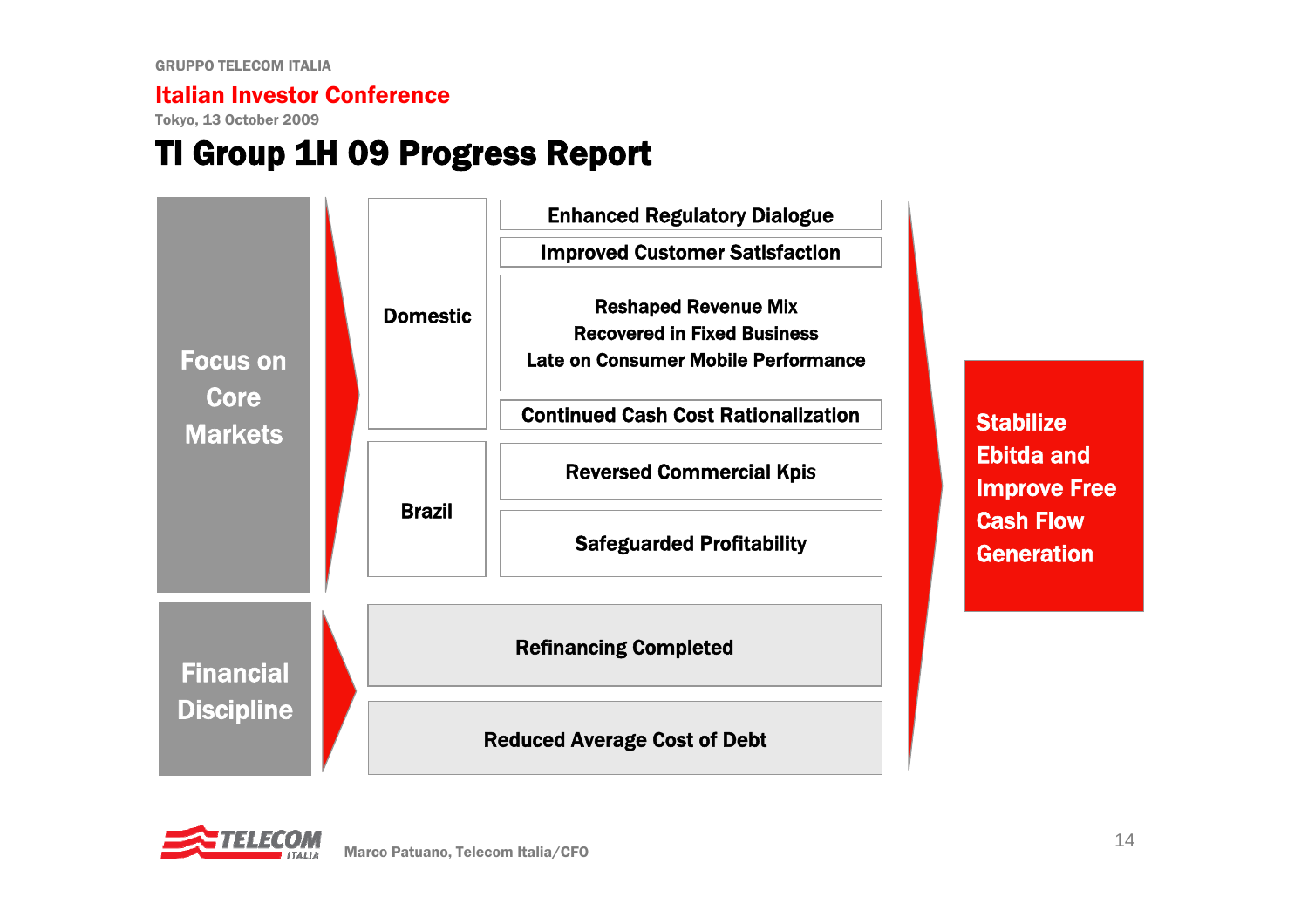#### Italian Investor Conference

Tokyo, 13 October 2009

### Improved Operating Cash Flow

*Euro mln, Reported data*



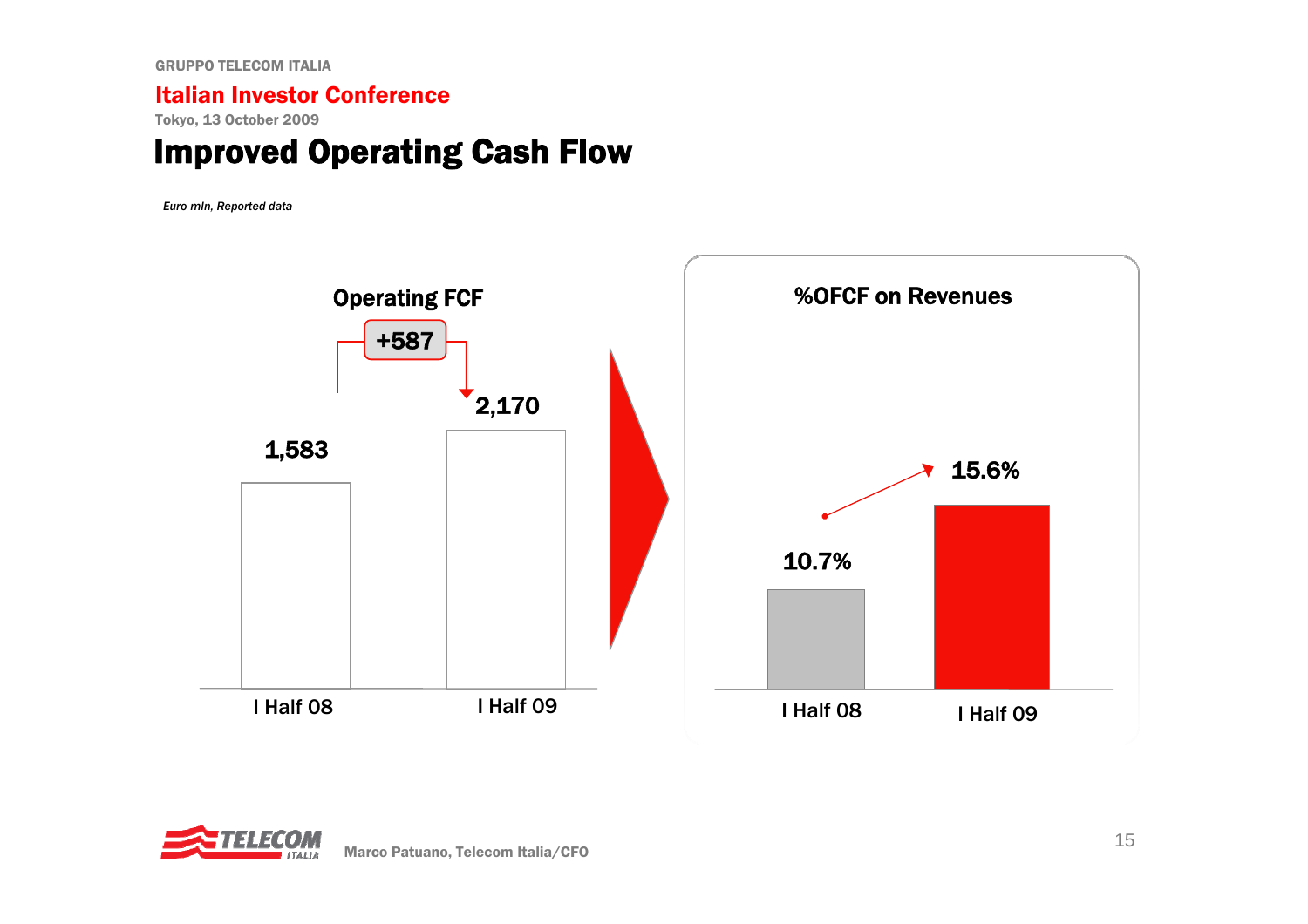#### Italian Investor Conference

Tokyo, 13 October 2009

# TI Group Improved Profitability: Organic Results vs. 2008







Marco Patuano, Telecom Italia/CFO 16 and 16 and 16 and 16 and 16 and 16 and 16 and 16 and 16 and 16 and 16 and 16 and 16 and 16 and 16 and 16 and 16 and 16 and 16 and 16 and 16 and 16 and 16 and 16 and 16 and 16 and 16 and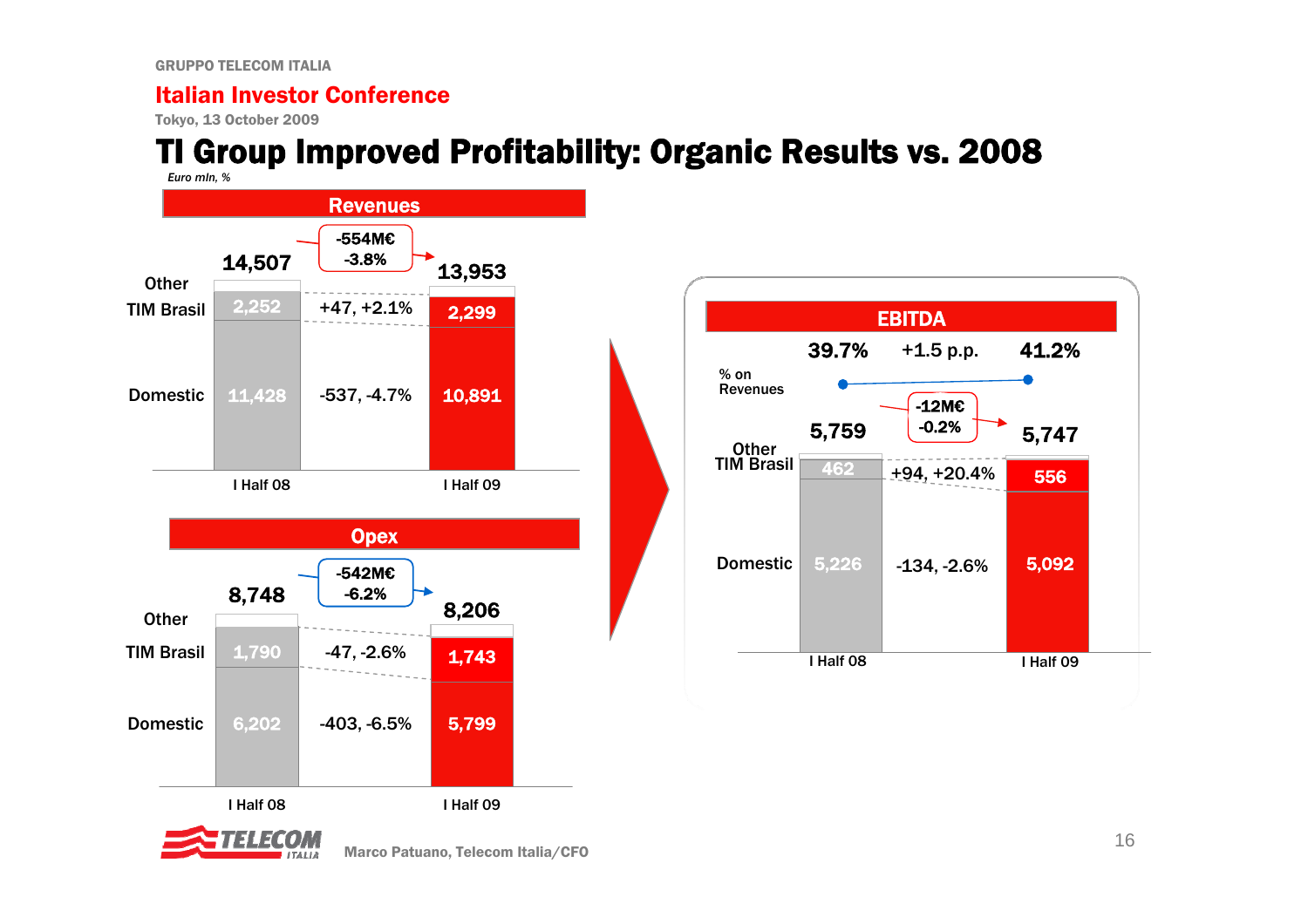Tokyo, 13 October 2009

### Domestic: a Revised Revenues Mix…



*(\*) Retail and Wholesale (includes Naked Fees)*

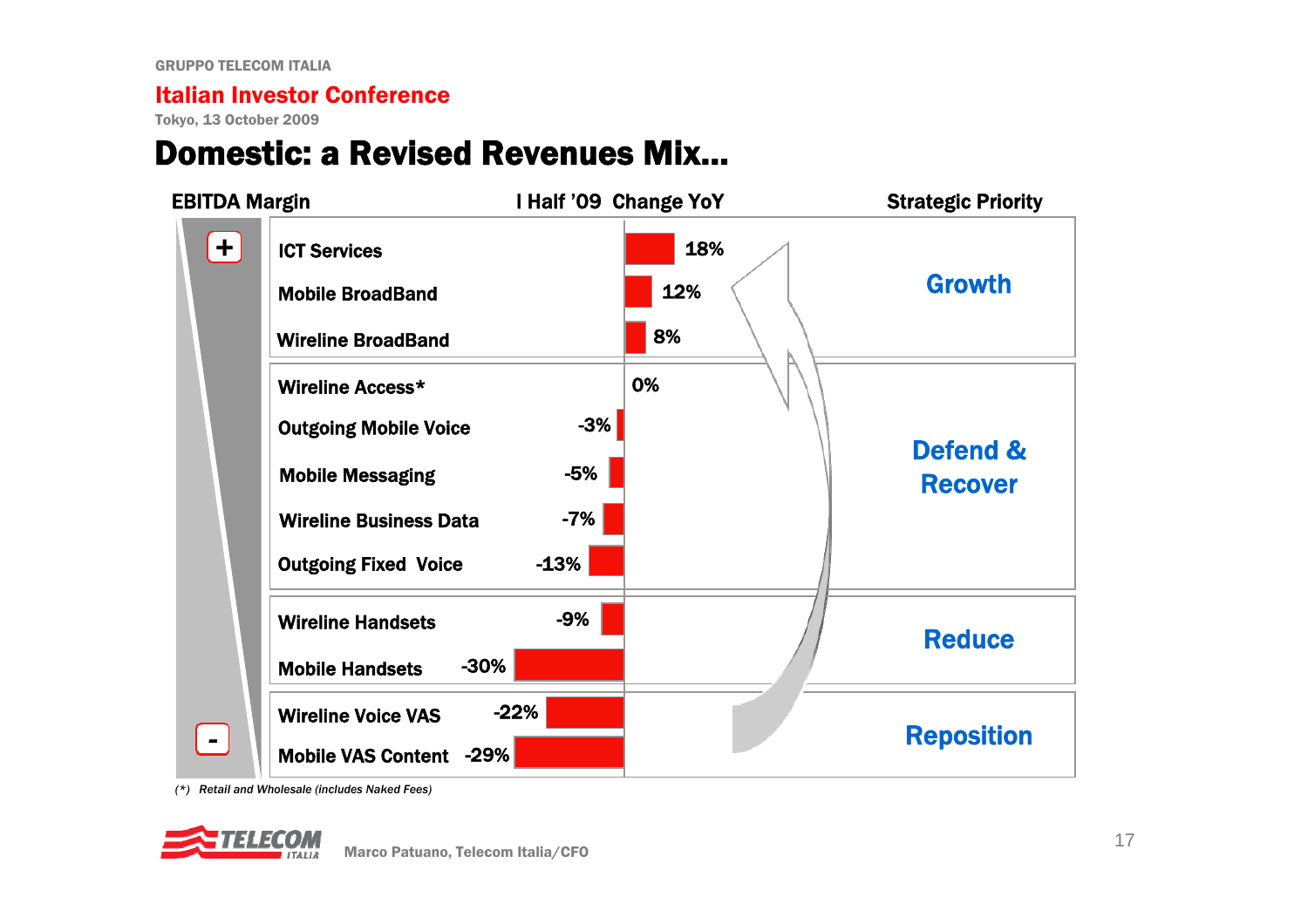Tokyo, 13 October 2009

# TI: First Showings from the Adoption of Customer Centric Model



### Customer Satisfaction (CSI): from 65 in 2007 YE to 68 in 2009

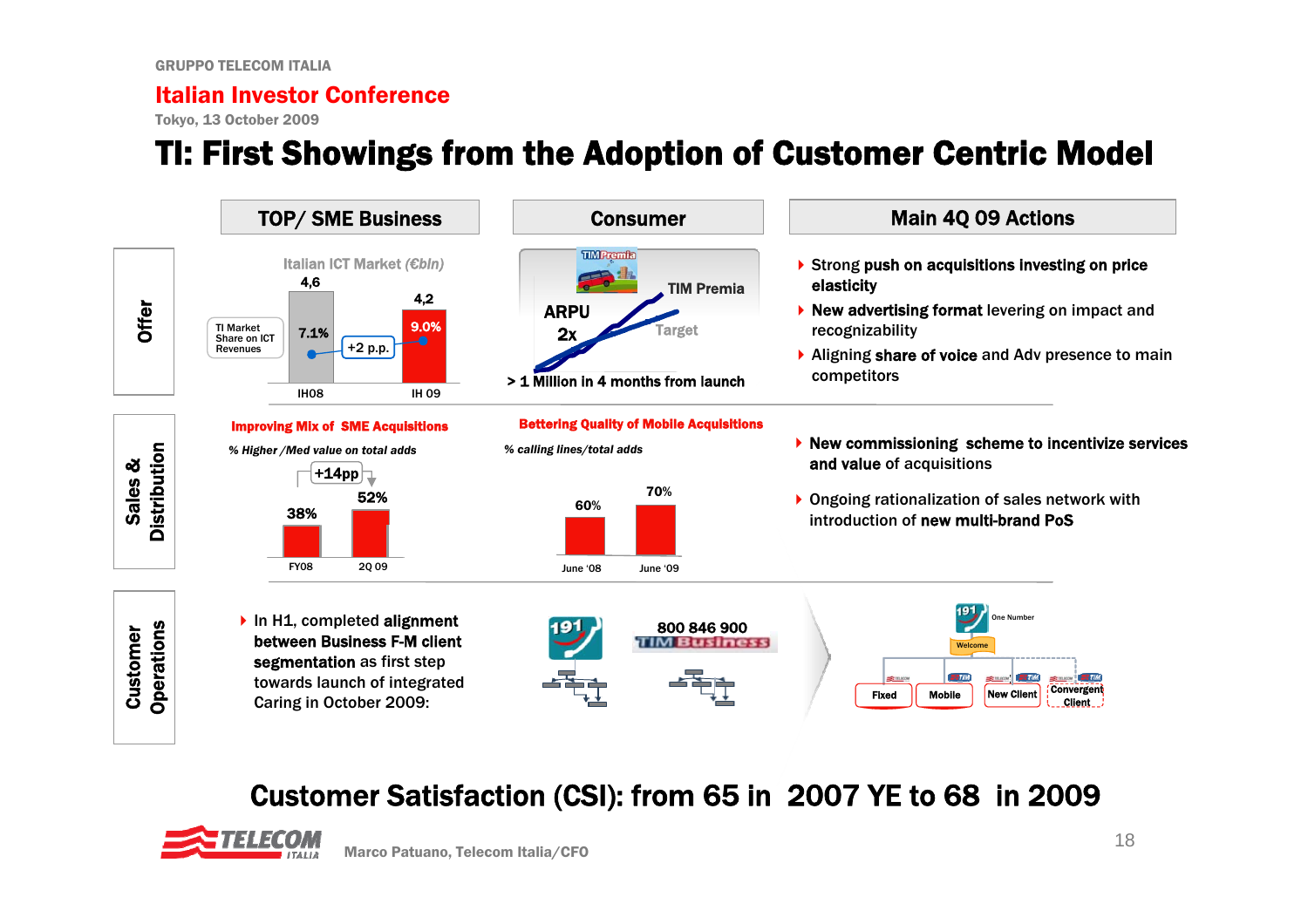Tokyo, 13 October 2009

# TIM Brasil: the Path Undertaken with a Focus on Profitability

| <b>1009A</b>                                                                                                                                                                                       | <b>2009A</b>                                                                                                                                                                                                                                             | 3Q09E                                                                                                  | <b>4009E</b>                                                                                                                                                                    |
|----------------------------------------------------------------------------------------------------------------------------------------------------------------------------------------------------|----------------------------------------------------------------------------------------------------------------------------------------------------------------------------------------------------------------------------------------------------------|--------------------------------------------------------------------------------------------------------|---------------------------------------------------------------------------------------------------------------------------------------------------------------------------------|
| ▶ Return to n.1 in Brand<br><b>Awareness</b><br>▶ Focus on 2G network<br>quality reaching highest<br><b>improvement in Brazilian</b><br>ranking<br>2G: excellence in<br>voice<br>3G: right on spot | ▶ New offer portfolio<br>Infinity prepaid reached<br>2.5 mln lines in 3 months<br>from launch<br>Improving customer<br>satisfaction, overcoming 1°<br>player as of May<br>Market share progressively<br>increasing to 23.7%<br>TIM n.1 in net adds share | ▶ Focus on fostering usage<br>Increase market share:<br>▶ Postpaid voice<br>▶ Push on prepaid Infinity | ▶ Commercial Push<br>Dubling Node-B in 3G<br>coverage<br><b>Closing Intelig and first</b><br>synergies captured<br><b>Back to Top of Mind and</b><br><b>Customer Preference</b> |
| <b>"Network and Brand</b><br>Recovery"                                                                                                                                                             | "Back to Sales"                                                                                                                                                                                                                                          | "Back to Talking"                                                                                      | "Back to Growth"                                                                                                                                                                |
|                                                                                                                                                                                                    | Restructuring the company, recovering strong<br>positioning, sustaining profitability and cash flow                                                                                                                                                      |                                                                                                        |                                                                                                                                                                                 |